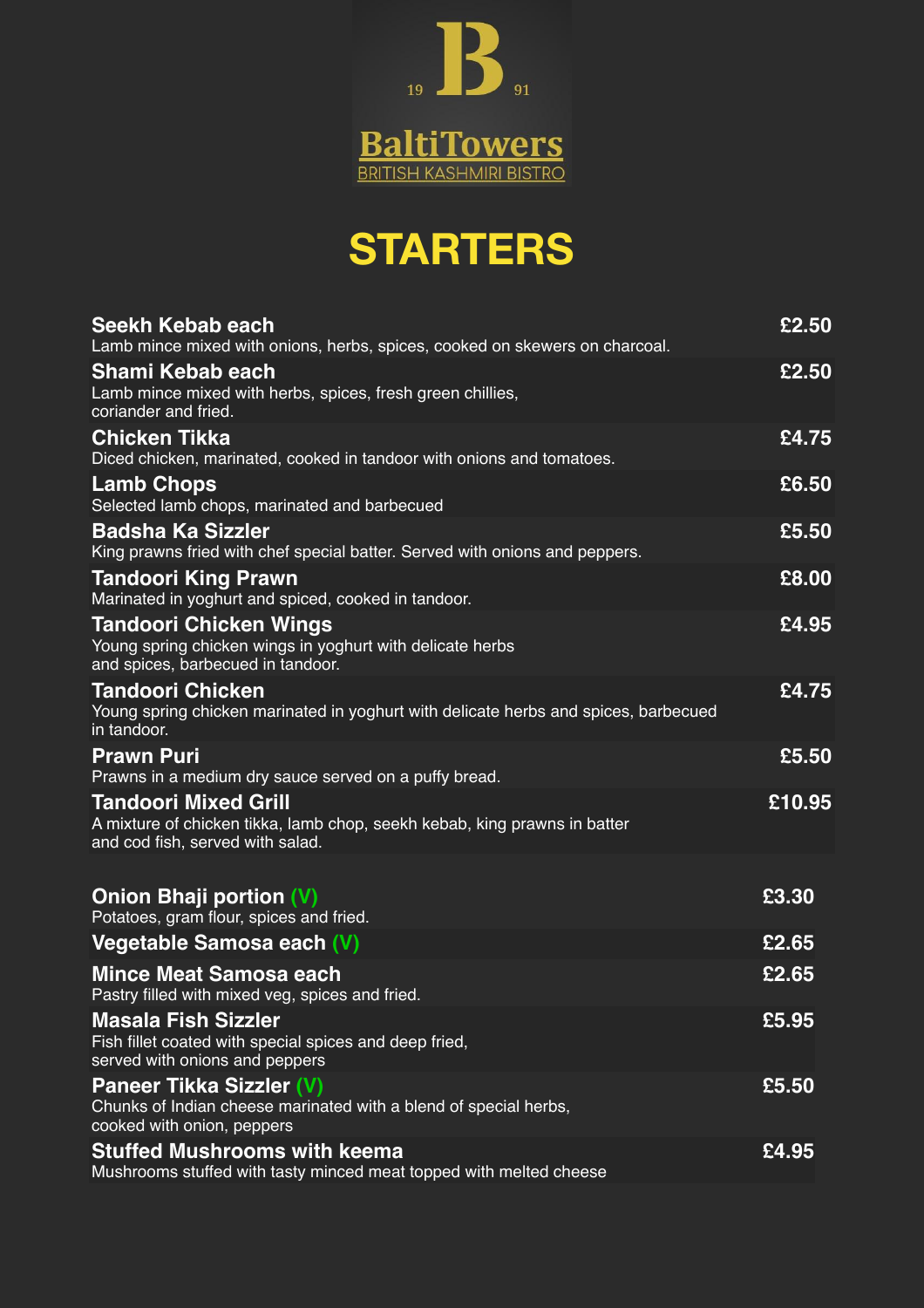| <b>Stuffed Mushrooms with veg (V)</b><br>Mushrooms stuffed with tasty mixed vegetables topped with melted cheese                                  | £4.95 |
|---------------------------------------------------------------------------------------------------------------------------------------------------|-------|
| <b>Grilled Chicken Breast Sizzler</b><br>Crispy breast fillet, coated in breadcrumbs, topped with melted cheese<br>served with onions and peppers | £4.95 |
| Stuffed Jalapeno Peppers with cheese (V)<br>Jalapeno peppers stuffed with cheese coated in a crispy breadcrumbs                                   | £4.95 |
| <b>Peppered Mackerel Sizzler</b><br>Mackeral fillet served with onions and peppers on a sizzler                                                   | £5.50 |

## **ENGLISH MENU**

## **STARTERS**

| <b>Prawn Cocktail</b>                                                                      | £4.95 |
|--------------------------------------------------------------------------------------------|-------|
| <b>Breaded Mushrooms with Dip</b>                                                          | £4.50 |
| <b>Mozzarella Cheese Sticks</b><br>Mozzarella cheese sticks coated in seasoned breadcrumbs | £4.50 |

## **MAIN COURSE**

| <b>Hand Battered Cod</b><br>With chips and mushy peas of course!                                  | £10.95 |
|---------------------------------------------------------------------------------------------------|--------|
| <b>Chicken Nuggets &amp; Chips</b><br>Steak & Chips Peas, mushrooms and salad                     | £8.95  |
| <b>Steak &amp; Chips</b>                                                                          | £11.95 |
| <b>Chicken &amp; Chips</b>                                                                        | £8.95  |
| <b>Scampi &amp; Chips</b>                                                                         | £8.95  |
| <b>Omelettes &amp; Chips - served with salad</b><br>Choice of Prawn, Chicken or Cheese & mushroom | £8.95  |
| <b>Chips</b>                                                                                      | 45     |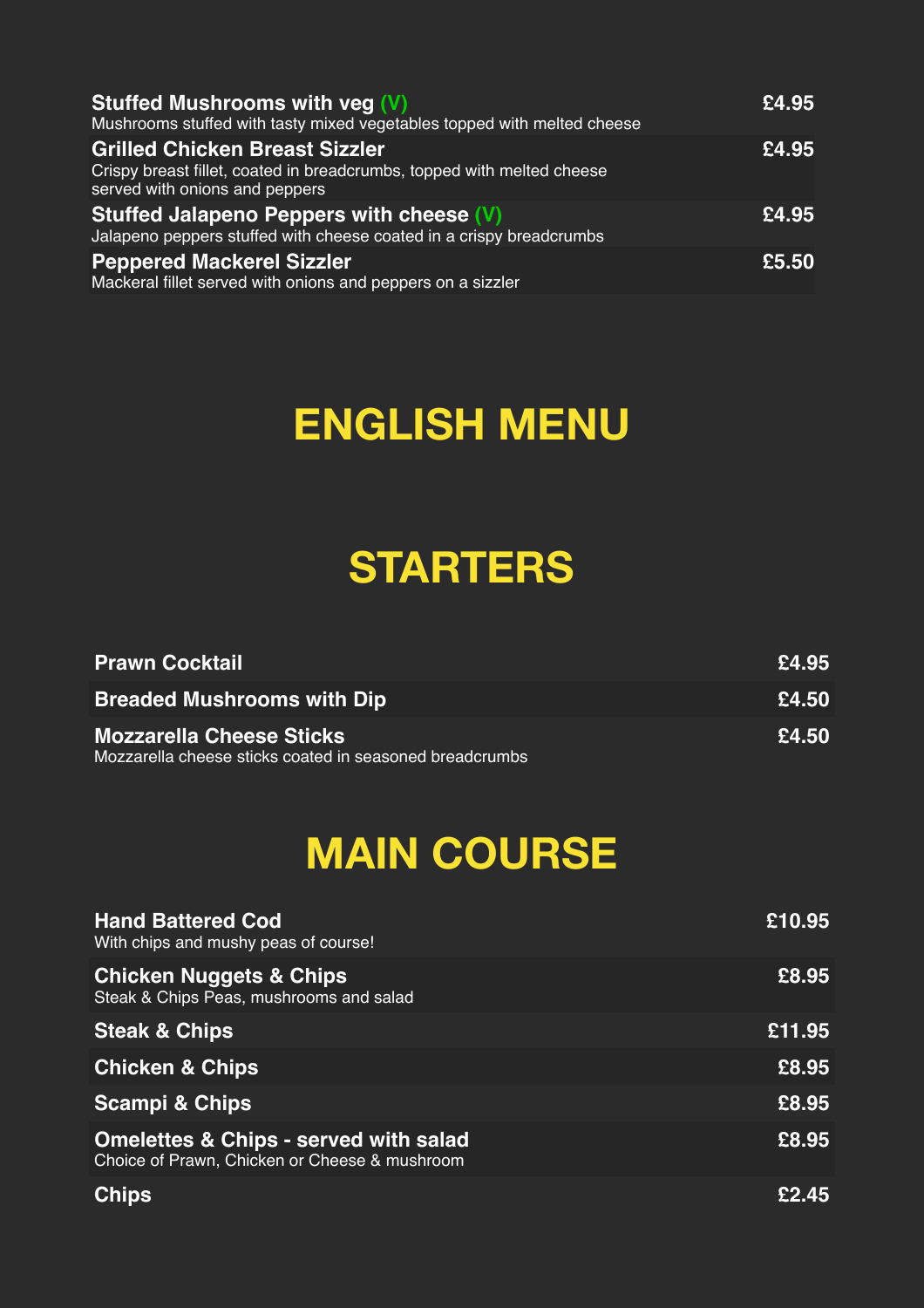The genuine and authentic food served here has been created with an exotic collection of spices & herbs distinctively blended in the traditional ways of Punjab & the North West Frontier of Pakistan. Each dish has its own distinctive flavour and aroma specially prepared for your pleasure and environment.

### **CHICKEN**

| <b>Balti Chicken</b><br>Chicken cooked in tomatoes, fresh green chillies,<br>fresh coriander served medium or hot (off the bone). | £8.50 |
|-----------------------------------------------------------------------------------------------------------------------------------|-------|
| <b>Balti Chicken Jalfrezi</b>                                                                                                     | £8.50 |
| <b>Balti Chicken Dupiaza.</b>                                                                                                     | £8.50 |
| <b>Balti Chicken Pathia</b><br>Hot, sweet and sour.                                                                               | £8.50 |
| <b>Balti Chicken Rogan Josh</b><br>with tomatoes.                                                                                 | £8.50 |
| <b>Balti Chicken Makhani</b><br>Cooked with butter.                                                                               | £8.50 |
| <b>Chicken Curry</b><br>Chicken cooked in spices.                                                                                 | £8.50 |
| <b>Balti Chicken Korma</b><br>Cooked with sweet coconut and cream, served mild, off the bone.                                     | £8.50 |
| <b>Balti Chicken Mushroom</b><br>Chicken cooked with mushrooms, served medium or hot, off the bone.                               | £8.50 |
| <b>Balti Chicken Sagwala</b><br>Chicken and fresh spinach cooked in spices, served medium or hot, off<br>the bone.                | £8.50 |
| <b>Balti Murghi Cholley</b><br>Chicken and chickpeas cooked in spices, off the bone.                                              | £8.50 |
| <b>Balti Chicken Dallwalla</b><br>Chicken cooked with chana dall, cooked in spices, off the bone.                                 | £8.50 |
| <b>Bhuna Chicken</b><br>Chicken cooked in spices, flavoured with green herbs,<br>served medium or hot, off the bone.              | £8.50 |

## **BALTI TANDOORI MASALA**

#### **Chicken Tikka Masala**

Cooked in aromatic masala sauce, fresh herbs &spices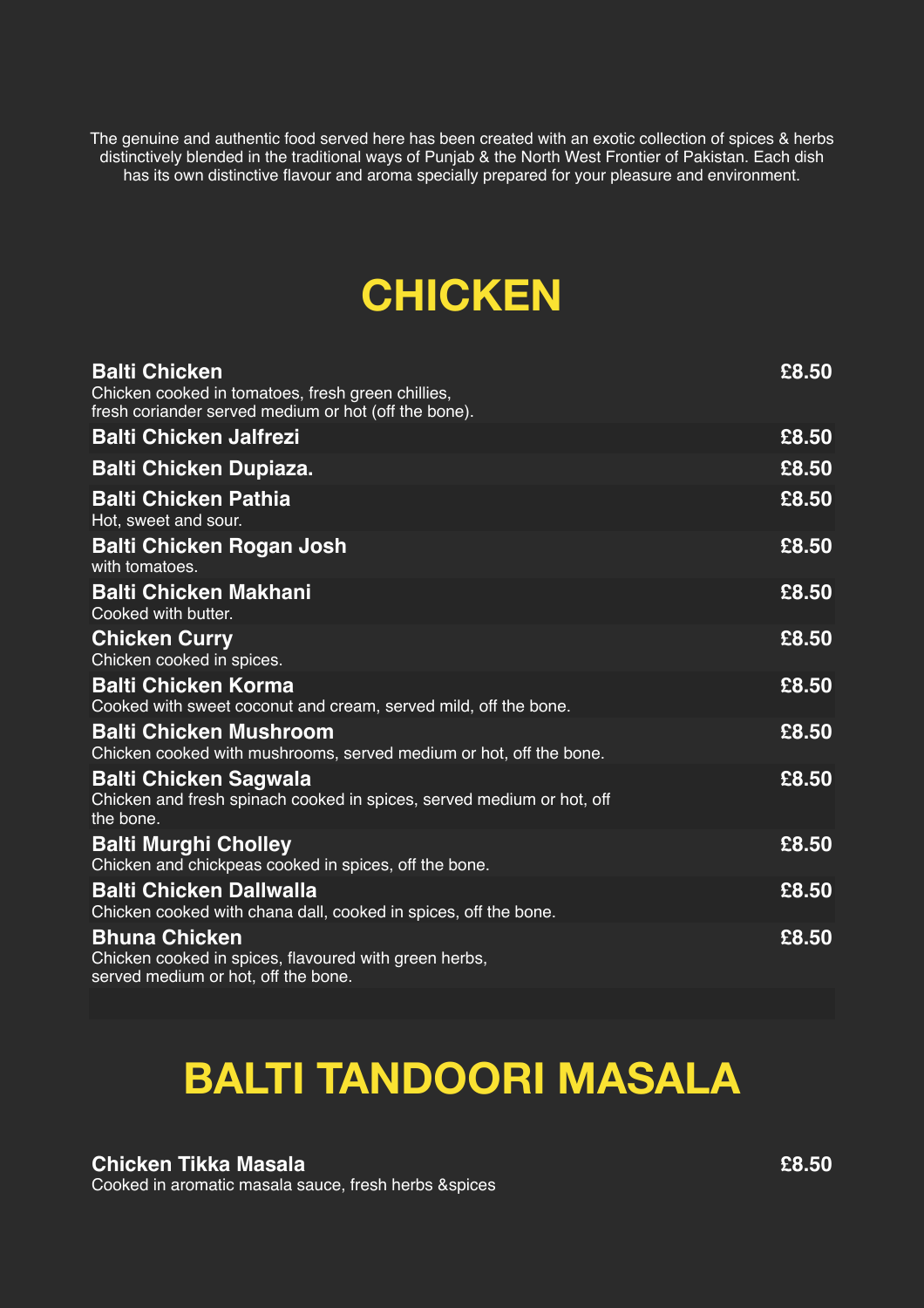### **BIRYANI**

| <b>Mixed Biryani</b><br>chicken, lamb, prawn, mushrooms | £10.95 |
|---------------------------------------------------------|--------|
| <b>Chicken Biryani</b>                                  | £10.95 |
| <b>Prawn Biryani</b>                                    | £10.95 |
| <b>Chicken Tikka Biryani</b>                            | £10.95 |
| <b>Meat Biryani lamb</b>                                | £10.95 |
| Vegetable Biryani                                       | £9.95  |

## **DESI KARAHI DISHES**

| Desi Chicken or Desi Lamb<br>Cooked with fresh herbs, spices, peppers, tomatoes, coriander<br>and cooked slightly hot.                                                                                                                     | £9.25 |
|--------------------------------------------------------------------------------------------------------------------------------------------------------------------------------------------------------------------------------------------|-------|
| <b>Achari Chicken or Achari Lamb</b><br>Cooked with fresh herbs, spices, peppers, tomatoes, coriander,<br>pureed pickle, a tinge of yoghurt and cooked slightly hot.                                                                       | £9.25 |
| <b>Baruchi Chicken or Baruchi Lamb</b><br>Diced pieces of lamb or chicken breast cooked with potato, slightly hot with fresh herbs,<br>spices, coriander and tomatoes, finally topped with crispy onions, Karahi Lamb or<br>Karahi Chicken | £9.25 |
| Karahi Lamb or Karahi Chicken<br>Cooked with fresh herbs, chef's special spices, peppers, onions<br>tomatoes, & coriander slightly spicy                                                                                                   | £9.25 |
| <b>Lamb Tikka Botti</b><br>Marinated barbecued lamb, cooked with onion, pepper, coriander,<br>chef's special spices, slightly spicy                                                                                                        | £9.25 |
| <b>Desi Murgh Chicken</b><br>Cooked with fresh herbs, chef's selected spices peppers, onions, slightly spicy                                                                                                                               | £9.25 |
| <b>Adrak Lamb or Chicken</b><br>Cooked with black pepper, ginger, herbs & special spices, cooked slightly hot                                                                                                                              | £9.25 |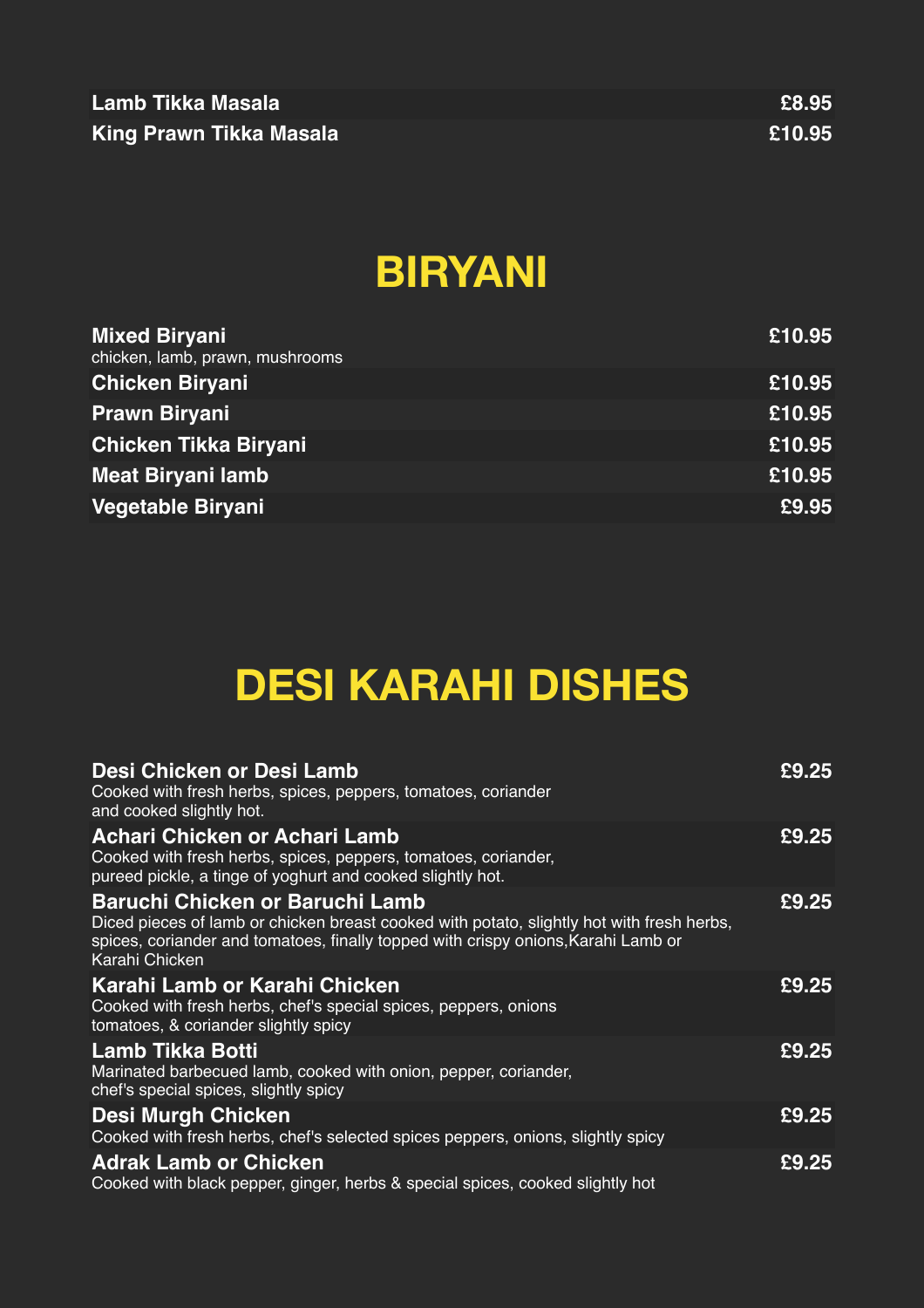| <b>Chingari Lamb or Chicken</b><br>Cooked with fresh herbs, spring onions, mozzarella cheese and<br>chef's special spices cooked slightly hot                   | £9.25  |
|-----------------------------------------------------------------------------------------------------------------------------------------------------------------|--------|
| Desi Chooza<br>A xture of Tender breast, thigh and leg spring chicken, cooked on the bone, in a spicy<br>sauce with chefs special spices. Served medium or hot. | £12.95 |

Two very authentic, but slightly different types of meals.The Balti is the traditional method of subtle flavours, using fresh herbs and spices. Desi Karahi is the fusion of stronger fresh herbs and spices, creating a rich flavoursome poignant taste served in a heavy cast iron wok. "Enjoy"

> You may have the Karahi cooked to one of the following recipes at an extra cost of **75p**.

| <b>Pathia</b> – Hot, sweet & sour | <b>Jalfrezi</b> – Slightly Hot with egg |
|-----------------------------------|-----------------------------------------|
| <b>Dupiaza</b> – Caramelised onio | <b>Makhani</b> – Butter & cream         |

#### **LAMB**

| <b>Balti Meat</b><br>Lamb meat cooked in fresh tomatoes, green chillies and<br>fresh coriander, served medium or hot. | £8.75 |
|-----------------------------------------------------------------------------------------------------------------------|-------|
| <b>Balti Meat Jalfrezi</b><br>With egg and capsicum, cooked in spices.                                                | £8.75 |
| Lamb cooked in spices and sliced onions.<br>Lamb cooked in spices and sliced onions.                                  | £8.75 |
| <b>Balti Meat Pathia</b><br>Hot, sweet and sour.                                                                      | £8.75 |
| Hot, sweet and sour.<br>Cooked with tomatoes.                                                                         | £8.75 |
| <b>Batli Meat Rogan Josh</b><br>Cooked with tomatoes.                                                                 | £8.75 |
| <b>Balti Meat Makhani</b><br>Lamb meat, cooked in spices, flavoured with fresh green herbs.                           | £8.75 |
| <b>Balti Keema</b><br>Lamb meat, cooked in spices, flavoured with fresh green herbs.                                  | £8.75 |
| <b>Meat Curry</b><br>Lamb meat, cooked in spices, flavoured with fresh green herbs.                                   | £8.75 |
| <b>Meat Korma</b><br>Cooked with sweet coconut and cream, served mild.                                                | £8.75 |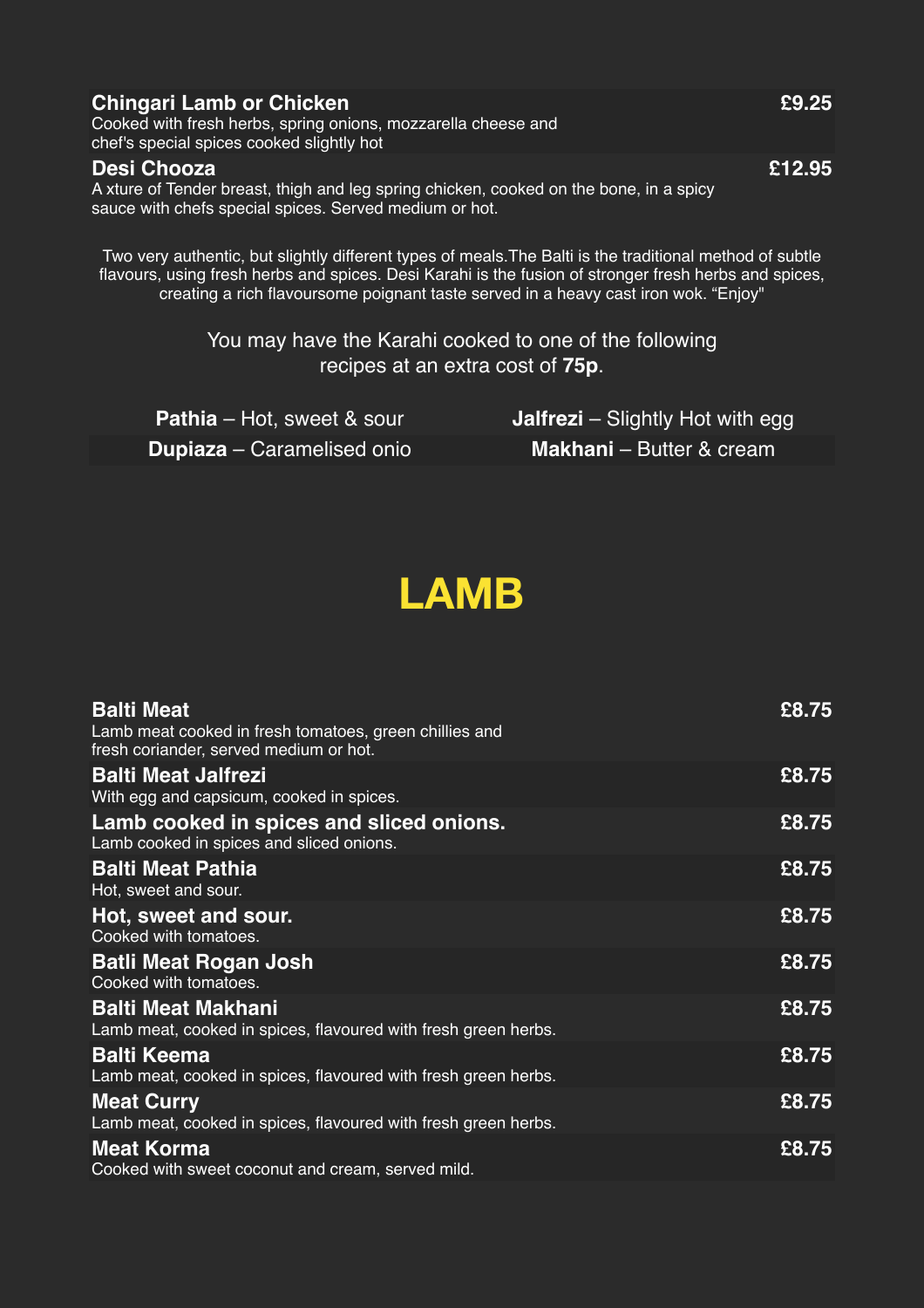| <b>Gosht Sagwala</b><br>Lamb meat, cooked in spices, flavoured with fresh green herbs.                   | £8.75 |
|----------------------------------------------------------------------------------------------------------|-------|
| <b>Gosht Dallwalla</b><br>Lamb meat, cooked with spices and channa dall,<br>flavoured with green herbs.  | £8.75 |
| <b>Bhuna Gosht</b><br>Lamb meat, cooked in spices, flavoured with green herbs.                           | £8.75 |
| <b>Aloo Gosht</b><br>Lamb meat, cooked with potatoes and green herbs.                                    | £8.75 |
| <b>Keema Curry</b><br>Minced lamb cooked in spices.                                                      | £8.75 |
| <b>Keema Mattar</b><br>Minced lamb, cooked with spices, fresh spinach and<br>flavoured with green herbs. | £8.75 |
| <b>Keema Sagwalla</b><br>Minced lamb and chick peas.                                                     | £8.75 |
| <b>Keema Cholley</b><br>Minced lamb and chick peas.                                                      | £8.75 |
| <b>Kofta Curry</b><br>Lamb meat balls, cooked in rich sauce, served with boiled egg.                     | £8.75 |
| <b>Balti mix</b><br>Lamb, chicken, prawns and mushrooms, cooked with spices.                             | £8.75 |

# **VEGETABLES**

| <b>Balti Vegetable</b><br>Aubergine, French beans, peas, carrots, potatoes.                                         | £7.95 |
|---------------------------------------------------------------------------------------------------------------------|-------|
| <b>Balti Vegetable Makani</b><br>Aubergine, French beans, peas, carrots, potatoes.                                  | £7.95 |
| Sabzi Karahi<br>cauliflower, okra, potatoes and mushrooms cooked in chefs special<br>spices with onions and peppers | £7.95 |
| <b>Aloo Gobi</b><br>Potatoes and cauliflower cooked in spices.                                                      | £7.95 |
| <b>Aubergine</b><br>Aubergine, peas, French beans and potatoes.                                                     | £7.95 |
| <b>Vegetable Korma</b><br>Mixed vegetables cooked with sweet coconut and cream                                      | £7.95 |
| <b>Bhindi</b><br>Fresh okra cooked with onions, tomatoes and fresh chillies.                                        | £7.95 |
| <b>Sag</b><br>Fresh spinach cooked in spices.                                                                       | £7.95 |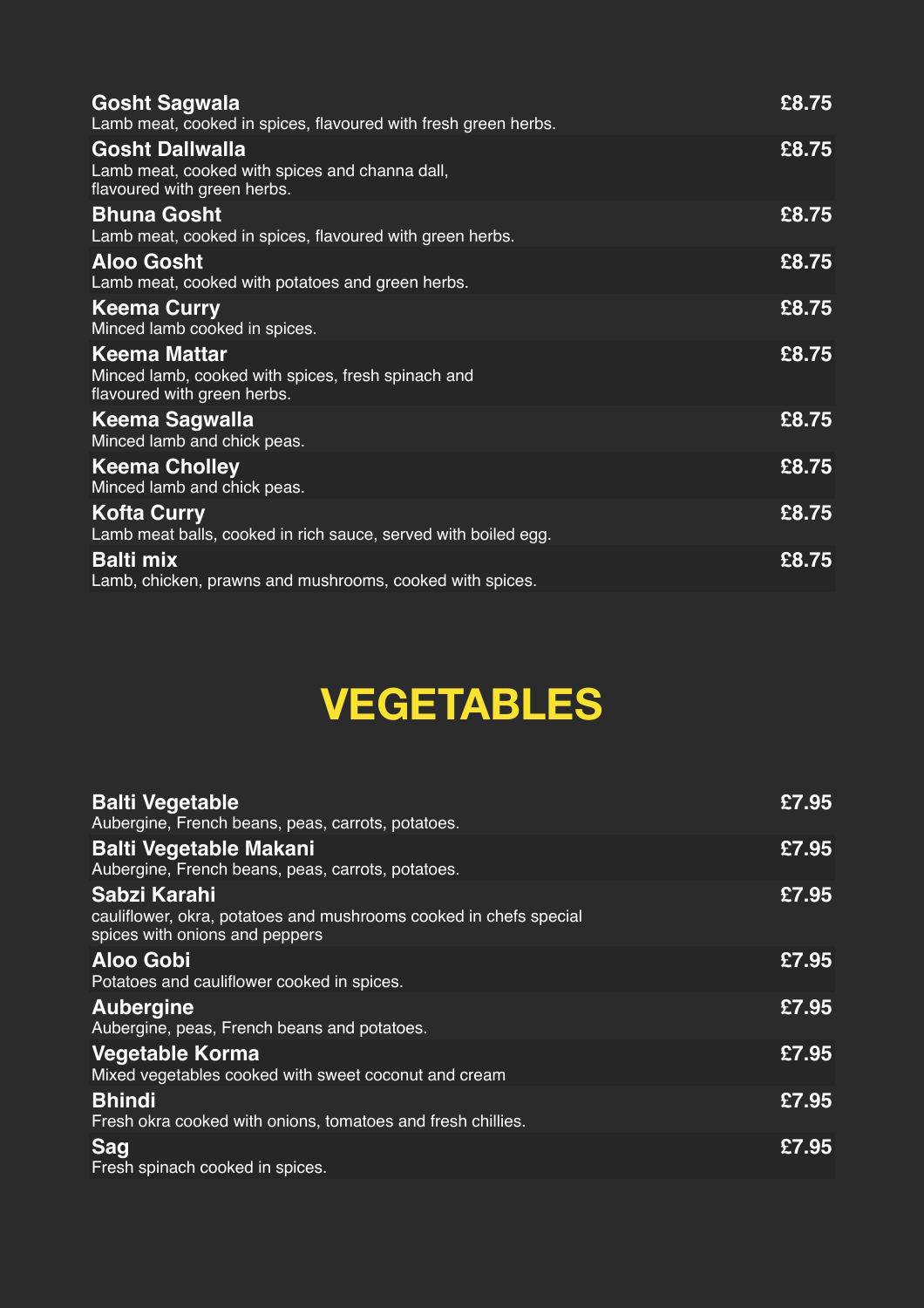| <b>Sag Aloo Paneer</b><br>Fresh spinach with potatoes and paneer.                             | £7.95 |
|-----------------------------------------------------------------------------------------------|-------|
| <b>Aloo Mushroom</b><br>Mushrooms and potatoes cooked in spices.                              | £7.95 |
| <b>Tarka Dall</b><br>Chana cooked in fresh garlic and spices.                                 | £7.95 |
| <b>Vegetable Dall</b><br>Chana dall and vegetables of your choice mixed and cooked in spices. | £7.95 |
| <b>Tinda</b><br>Tinda cooked in spices.                                                       | £7.95 |
| <b>Corgette</b><br>Cooked in spices.                                                          | £7.95 |

#### **SEAFOOD**

| <b>Balti Prawn</b><br>Prawns cooked in spices.                                                                            | £8.95  |
|---------------------------------------------------------------------------------------------------------------------------|--------|
| <b>Balti Prawn Jalfrezi</b><br>with egg and capsicum.                                                                     | £9.25  |
| <b>Balti King Prawn</b><br>Cooked in spices with tomatoes.                                                                | £10.95 |
| <b>Fish Curry</b><br>Cooked in yoghurt and spices.                                                                        | £8.95  |
| <b>Fish &amp; Vegetables</b><br>Fish and vegetables in spices.                                                            | £8.95  |
| <b>Fish and Dall</b><br>Fish and lentils cooked in spices.                                                                | £8.95  |
| <b>Bhuna King Prawn</b><br>King prawns cooked in spices with green herbs, served medium or hot.                           | £11.95 |
| <b>Desi Seafood Mix</b><br>Scallops, hake, prawns cooked with spring onions,<br>fresh herbs & spices served medium or hot | £12.95 |

## **SUNDRIES**